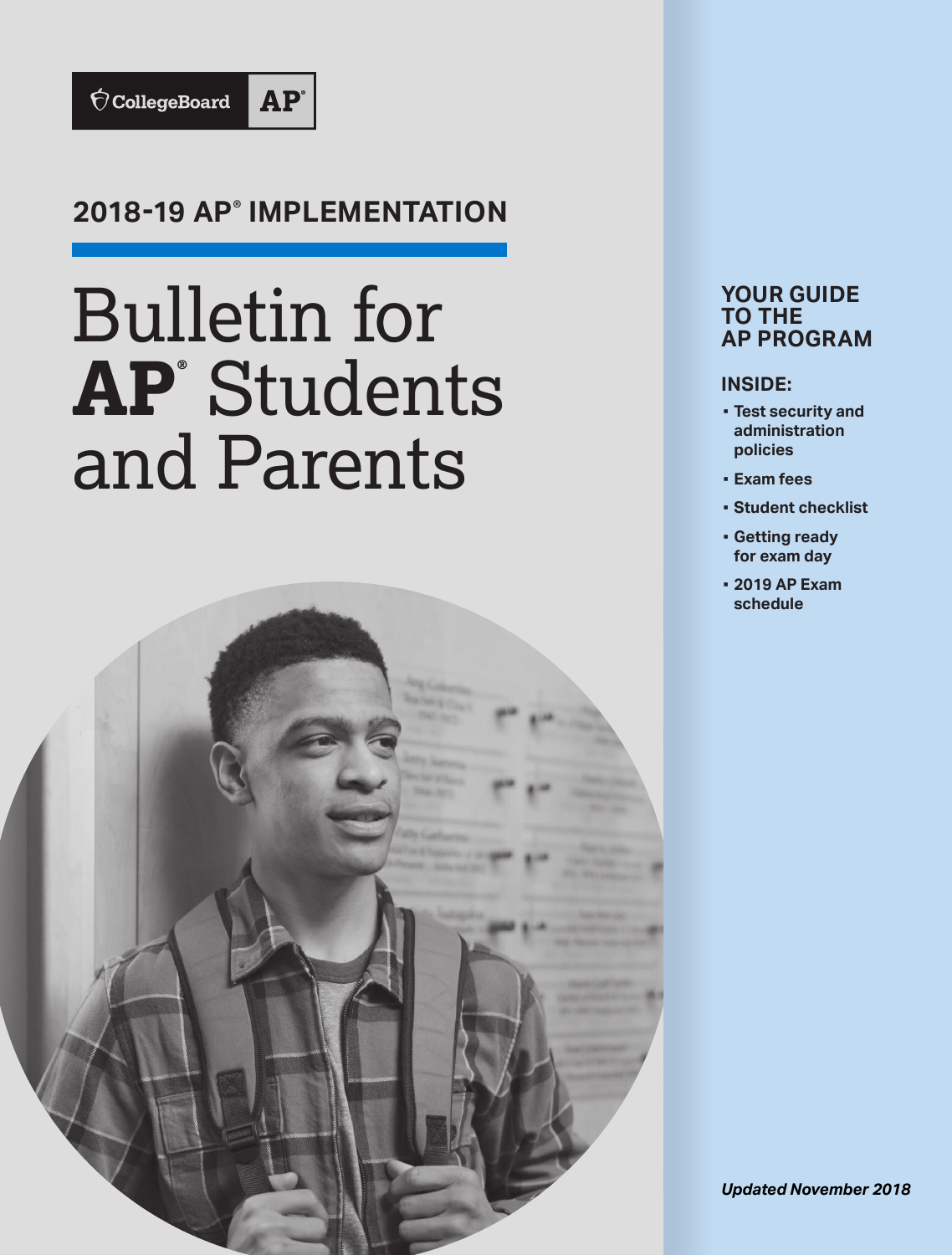#### **Contents**

- 1 **[Important Information for Exam Takers](#page--1-0)**
- 2 **[AP Exam Registration and Fees](#page-3-0)**
- 3 **[AP Exam Basics](#page--1-0)**
- 7 **[Getting Ready for Exam Day](#page-8-0)**
- 8 **[Exam Day](#page-9-0)**
- 9 **[Additional Information](#page-10-0)**
- 11 **[AP Student Checklist 2019](#page-12-0)**
- 12 **[Getting and Sending Your Exam Scores](#page-13-0)**
- 14 **[2019 AP Exam Schedule; Contacts](#page-15-0)**

#### Follow Us!

[@APforStudents](https://twitter.com/APforStudents)

**E** YouTube [youtube.com/advancedplacement](http://youtube.com/advancedplacement)

# **About the College Board**

The College Board is a mission-driven not-for-profit organization that connects students to college success and opportunity. Founded in 1900, the College Board was created to expand access to higher education. Today, the membership association is made up of over 6,000 of the world's leading educational institutions and is dedicated to promoting excellence and equity in education. Each year, the College Board helps more than seven million students prepare for a successful transition to college through programs and services in college readiness and college success—including the SAT® and the Advanced Placement Program®. The organization also serves the education community through research and advocacy on behalf of students, educators, and schools.

For further information, visit **[collegeboard.org](http://www.collegeboard.org)**.

### **AP Program**

With AP® , students can take college-level course work in high school. When students take AP courses and exams, they demonstrate to college admission officers that they have sought out an educational experience that will prepare them for success in college and beyond.

Performing well on an AP Exam means more than just the successful completion of a course. Most colleges and universities accept successful exam scores for credit, advanced placement, or both. And, research consistently shows that students who are successful in AP typically experience greater academic success in college than those who don't participate in AP.

Visit **[apstudents.org](http://apstudents.org)** for detailed information about the 38 AP courses and exams, including course and exam descriptions, sample free-response questions and scoring guidelines, study skills, exam tips, and more.

# **Boletín para estudiantes de AP y sus padres**

El boletín de AP para estudiantes y padres: La implementación de AP 2018-19 está disponible en español. Para obtener el PDF de este boletín, contacte a su coordinador de AP.

# **AP® Students**

Congratulations! As an AP® student, you're taking part in a college-level academic experience that will challenge and inspire you and prepare you for college and beyond. Your hard work is helping you prepare for the AP Exam, giving you the opportunity to earn credit and advanced placement in college.

This *Bulletin for AP Students and Parents* has important information about the AP Exams, including the policies and procedures for exam administration and security that help ensure a fair and uniform testing experience for all students. On exam day, you'll be asked to sign a statement on your answer sheet indicating you understand and agree to the policies and procedures in this publication.

### **Parents and Guardians**

We encourage you to read this bulletin and take special note of important dates and other information related to the exam administration.

#### How you can support your child:

- § Remind your child to enroll in class sections in My AP (**[myap.collegeboard.org](https://myap.collegeboard.org/login)**) following the instructions provided by their AP coordinator or teacher.
- Designate specific areas in your home for schoolwork and study.
- § Remind your child to prioritize classes, activities, and work commitments.
- Encourage your child to form a study group.
- **Review high school graduation requirements with** your child.
- § If your child needs testing accommodations, work with the school's SSD coordinator. (See page 9 for details.)

© 2018 The College Board, College Board, Advanced Placement Program, AP, AP Central, SAT, Student Search Service, and the acorn logo are registered trademarks of the College Board. AP Capstone and SAT Subject Tests are trademarks owned by the College Board. PSAT/NMSQT is a registered trademark of the College Board and National Merit Scholarship Corporation. All other marks are the property of their respective owners.

Visit the College Board on the web: **[collegeboard.org](http://www.collegeboard.org)**.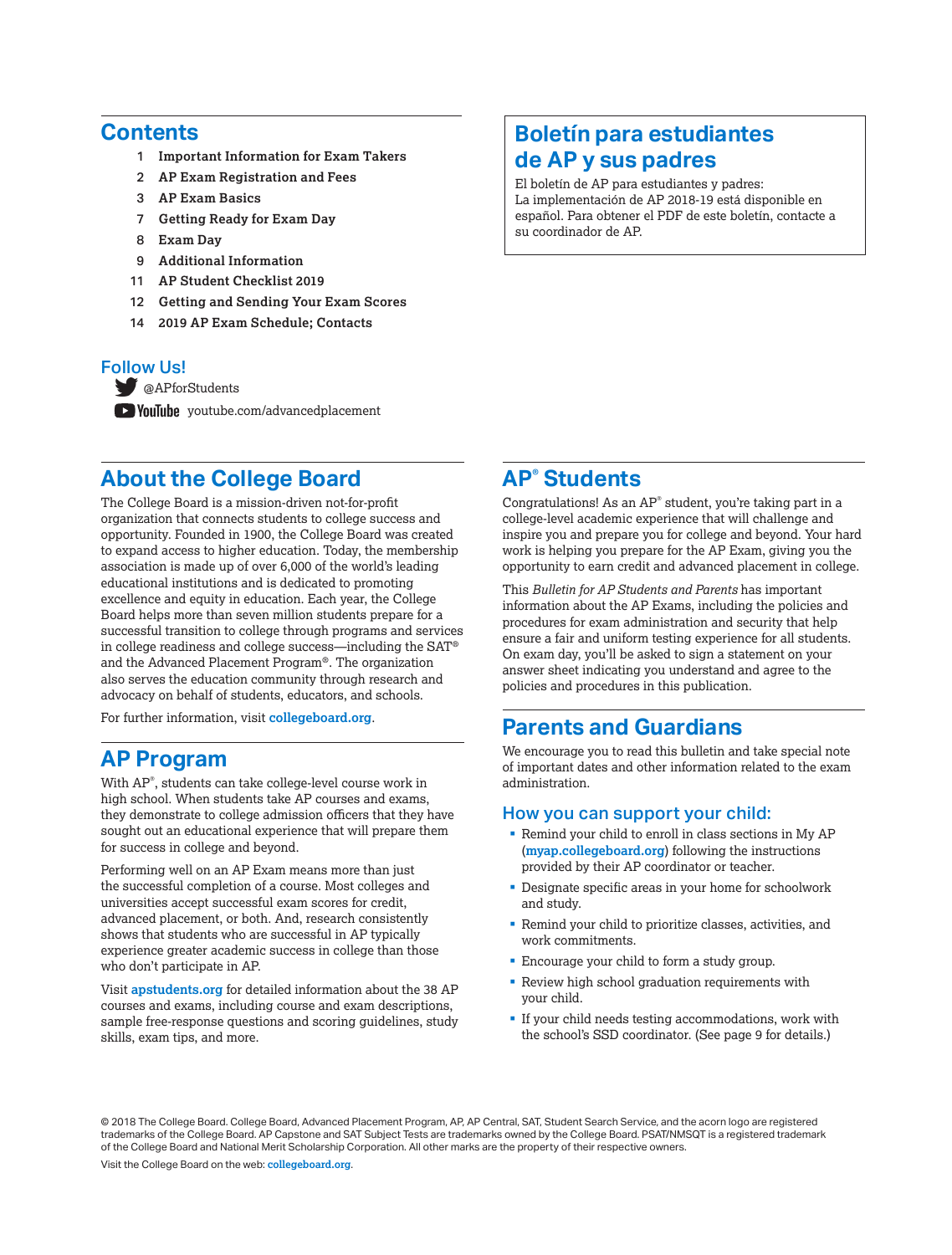# **Changes for 2018-19**

This year, your school is participating in the 2018-19 AP Implementation. As part of the Implementation, your school's AP teachers have access to new classroom resources to use with their students. You'll also use new registration processes.

#### Getting Started

At the start of the school year, your AP coordinator or AP teachers provides you with information about logging in to My AP (**[myap.collegeboard.org](https://myap.collegeboard.org/login)**). When you log in, you complete a simple digital activation process to enroll in class sections and access new resources that your AP teachers may assign. To enroll, follow the instructions provided by your AP coordinator or AP teachers.

#### New Resources

AP teachers have access to the **AP question bank**, a library of real AP Exam questions. Your teacher may choose to use this optional resource to assign questions to you throughout the year, giving you additional practice opportunities. You'll be able to access these assignments through My AP.

As you complete assignments, you'll be able to view your **performance results**, and track your progress. This lets you make sure you're understanding course content and building the skills that will be assessed on the AP Exam.

#### Exam Ordering Deadlines and Fees

Starting this year, AP Exam ordering deadlines are in the **fall** (except for second-semester courses, or transfer students).

**The AP coordinator submits the exam order by the following deadlines:**

- § **October 4, 2018:** Priority exam ordering deadline
- § **November 15, 2018 (11:59 p.m. ET):** Regular exam ordering deadline.
- § **March 1, 2019 (11:59 p.m. ET):** Deadline for late exam orders or exam orders for courses that started after November 15.

The base exam fee has not changed this year, and there is still a \$32 per exam College Board fee reduction available for eligible students. **UPDATE:** This year, there are also new fees for late orders or unused/canceled exams. See page 3 for details.

In the spring, your school will receive a sheet of registration "AP ID" labels with your name on it. When you take your exams, you'll apply these personalized labels to your answer sheet and other exam materials. Digital activation and the AP ID labels simplify the exam day process. See page 8 for details.

#### Contact Us

If you have questions about any aspect of the AP registration process, ordering deadlines, fees, or using the new resources assigned by your teacher, talk to your AP coordinator or AP teacher, or contact us at **[ap2018-students@info.collegeboard.org](mailto:ap2018-students%40info.collegeboard.org?subject=)** or 844-314-3632.

# **Important Information for Exam Takers**

# **Privacy Policy**

The College Board ("us") carefully manages and safeguards students' personal information. Except as described in this publication, or to share with our operational partners for the purpose of administering testing services and generating score reports, the personal information you provide to the College Board will not be sold, rented, loaned, or otherwise shared. For personal information you provide online, please see the College Board's online privacy policy at **[collegeboard.org/privacy-policy](http://www.collegeboard.org/privacy-policy)**.

We reserve the right to contact the appropriate individuals or agencies—including your high school—if we believe you or someone else may be in imminent danger, based on any information you provide to the College Board, including your responses to AP Exam questions. We might also provide the relevant essay or other content, along with your personal information, to those contacted.

# **How Your Scores and Other Information Are Used**

Any data provided about you may be used (in the aggregate and/or anonymously) for research purposes, to prepare research reports, and/or in the AP Exam ordering and registration processes.

Your AP® score report is available to you, any college you designate, and your high school and school district in July.

Your AP scores and/or personally identifying information may be shared in the following circumstances:

- In addition to the school indicated in your registration in My AP, your score for a particular subject will also be shared with any school/institution where you have enrolled in the class section for that subject.
- § If your school, district, or state partners with other educational organizations. Please consult your school for individual policies.
- § When a state requests the names of its public school students who receive fee reductions for audit or invoice verification. In such cases, the state agrees to maintain the confidentiality of such data.
- § If you earn a State AP Scholar Award, your state superintendent of education's office and governor's office may be notified so they can recognize your achievement.
- § For research purposes and/or to prepare research reports (in the aggregate and/or anonymously). Occasionally, College Board researchers and their subcontractors may contact students to invite their participation in surveys or other research. Data collected from the AP Classroom system could also be shared with researchers and partners.
- § If you're a resident of the state of Kentucky, your AP Exam scores will automatically be sent to the Kentucky Higher Education Assistance Authority (KHEAA). If you don't want your scores sent to KHEAA, write to: AP Program, Educational Testing Service, 1425 Lower Ferry Road, 29Q, Ewing, NJ 08618. Include your full name, mailing address, date of birth, sex, 8-digit AP ID, and your 6-digit high school code number.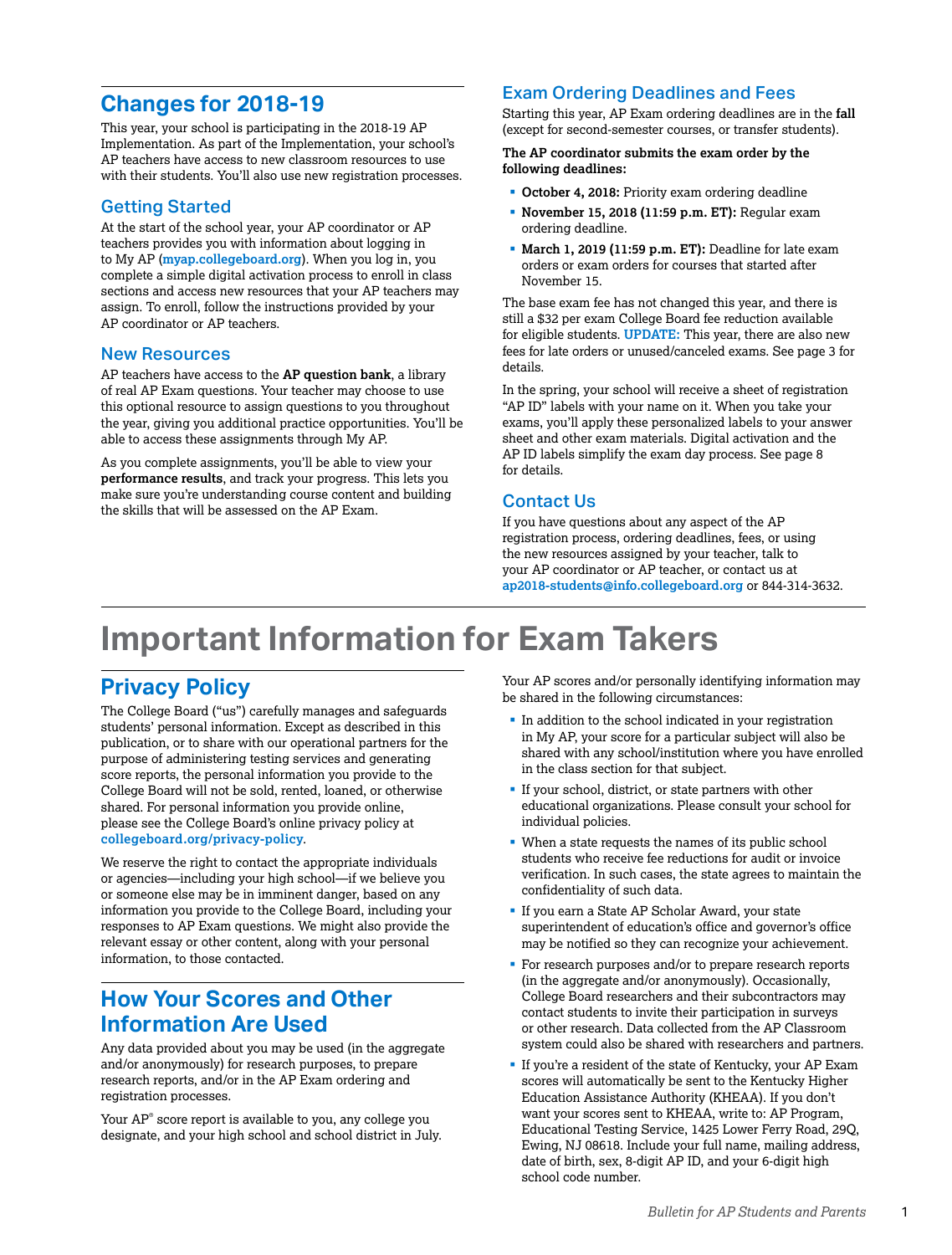# <span id="page-3-0"></span>**Your Email Address and Phone Number**

By providing your email address when you register at **[myap.collegeboard.org](https://myap.collegeboard.org/login)**, you give the College Board and its operational partners permission to contact you via email. Your email will be used to send you important information about your exams, scores, and any AP awards you may earn.

By providing your phone number, you agree to be contacted by the College Board regarding: a test or program you registered for, opportunities to participate in research surveys, and/or free college planning services. By providing your mobile phone number, you may also opt-in to agree to receive text messages from the College Board about our programs, to participate in research surveys, and/or to receive free college planning services. Standard text messaging rates apply and you may opt out at any time.

# **Student Search Service® Program**

The College Board's Student Search Service® is a free and voluntary program to connect you with information about educational and financial aid opportunities from nearly 1,900 eligible colleges, universities, and scholarship and other educational programs. Here's how it works:

- **1.** If you have not already indicated your Student Search Service Program preference, you will be required to indicate whether you want to be part of Student Search Service when you first enroll in a course in My AP.
- **2.** Participating, eligible organizations use Student Search Service to find and contact groups of students, like you, because these students may be a good fit for their communities and programs. Only students who opted to participate in Student Search Service will be included.
- **3.** To find groups of students, these organizations can use any attribute you provided when taking a College Board assessment (or when providing information on My AP or the College Board's college planning website, BigFuture™),

except the following: disability, self-reported parental income, Social Security number, phone numbers, and actual test scores.

**4.** The most searched items are expected high school graduation date, cumulative grade point average (GPA), and intended college major.

If you have questions or concerns about Student Search Service or want more information about the program, please visit **[collegeboard.org/student-search-service](http://www.collegeboard.org/student-search-service)** or call 866-825-8051.

If at any time you change your mind and want to stop participating, please email **[SearchCustomerService@](mailto:SearchCustomerService%40collegeboard.org?subject=) [collegeboard.org](mailto:SearchCustomerService%40collegeboard.org?subject=)** or call 866-825-8051. Please note that any eligible participating organizations that have already received your name and other data may continue to send you information, but your information will not be included going forward from the time you elect to opt out.

# **Telemarketing and Internet Scams**

If you get an unsolicited phone call from someone claiming to work for the College Board, attempting to sell you test-prep products, or requesting personally identifying information (such as credit card and Social Security numbers), do NOT provide the caller with any personal information.

- § Be cautious about unsolicited contacts via phone or email.
- § The College Board will never contact you to ask you to send your credit card, bank account, or password information by phone or through email.
- § Never supply credit card information to someone who calls or emails you.
- § If you think you've received a fraudulent call or email, contact the Federal Trade Commission at **[ftc.gov](https://www.ftc.gov)** and your local authorities and provide them with all the details.
- Remember: if an offer appears too good to be true, it probably is.
- For more information about phone or internet scams, visit **[collegeboard.org/privacy-policy/security](http://www.collegeboard.org/privacy-policy/security)**.

# **AP Exam Registration and Fees**

# **How to Register**

If your school offers AP courses, your AP coordinator will let you know when and how to register, and they'll order the materials, collect fees, and let you know when and where to take the exams.

This year you'll enroll in class sections in My AP (**[myap.collegeboard.org](http://myap.collegeboard.org)**) using join code(s) supplied by your teacher(s) or AP coordinator for each AP class you're currently taking or AP Exam you intend to take. You'll use only the join codes supplied by your teacher(s) or AP coordinator; don't share join codes with anyone else. If your AP coordinator or teacher instructs you to do so, you'll indicate your AP Exam registration for each class section you're enrolled in by the deadline provided by your AP coordinator.

You may take as many AP Exams as you want, in any combination, with the following qualifications:

§ You may not take both Calculus AB and Calculus BC in the same year.

- If you want to take two exams that are scheduled for the same time, ask your AP coordinator for information about taking one of the exams on the late-testing date.
- § You may submit more than one Studio Art portfolio, but each must be a different type of portfolio. For example, you can't submit two drawing portfolios in the same year. You may not duplicate works or images among the portfolios, and portfolios cannot be combined. If you want to submit a portfolio for both Drawing and 2-D Design, you'll need to submit two separate portfolios with two different sets of artwork and pay two separate fees.
- § You may not retake an exam within the same year. You may, however, repeat an exam in a subsequent year. In this case, both scores will be reported unless you request one be withheld or canceled (see page 13).

**NOTE:** *If you're homeschooled, your school doesn't administer AP Exams, or if you plan to test with accommodations, see page 9.*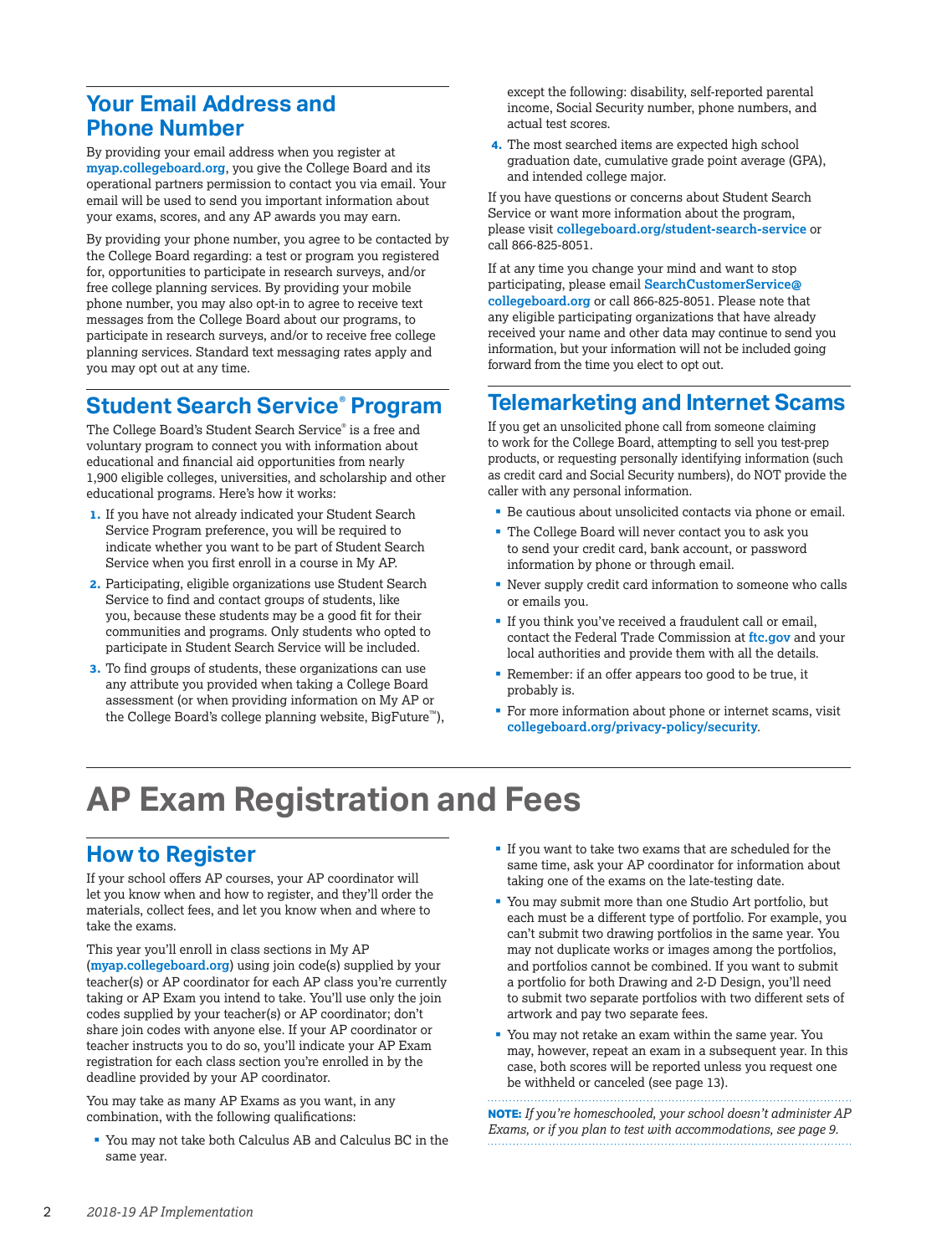# **Providing Registration Information**

The first time you enroll in an AP course in My AP, you'll have to fill out some registration information. You'll complete this information once.

Your information needs to be accurate to ensure that recipients of your AP score report have the most recent and correct data about you. Your mailing address and email address are used to send you important information about your exams, scores, and AP awards, if applicable.

Joining an AP course in My AP and supplying your registration information doesn't automatically order an AP Exam for you. An AP coordinator needs to separately place an order and include you in that order.

#### **Fees**

| AP Exam                                   | \$94  |
|-------------------------------------------|-------|
| International AP Exam <sup>*</sup>        | \$124 |
| AP Capstone Exam (U.S. and international) | \$142 |

\*Applies to exams administered at schools outside the United States, U.S. territories and commonwealths, and Canada, with the exception of U.S. Department of Defense Dependents Schools (DoDDS).

#### **Other Fees**

§ **Late Order fee: \$40 in addition to the exam fee.** If you decide to take the exam after the November 15 ordering deadline, and it's ordered by March 1, you would pay the base exam fee + **\$40 late order fee** (e.g., \$94 + \$40= \$134). The late order fee **doesn't** apply if you transfer to a new school after November 15, or if your AP course doesn't begin until after November 15.

- § **UPDATE:** Unused/Canceled Exam Fee: \$40 per exam. If you decide not to take an exam that was ordered for you, the charge is \$40 per exam instead of the full exam fee. The \$40 fee applies to any unused or canceled exam, including an exam ordered for a student who qualifies for a College Board fee reduction. However, if you decide not to take an exam due to an eliminated state subsidy for low-income students, and you're eligible for a College Board fee reduction, the unused/canceled exam fee won't be charged. The fee also won't be charged if you transfer out of a school. It's important to tell your AP coordinator if you decide not to take an exam. Your coordinator needs to indicate the change for the \$40 unused/canceled exam fee to be applied rather than the full exam fee. (This update replaces the previously published policy that the full exam fee would be charged if you decide not to take an exam that was ordered for you.)
- § **Late-Testing fee:** Occasionally, it's necessary for students to test late using an alternate form of the exam. Depending on the reasons for late testing, schools may be charged an additional **\$40 per alternate exam**, part or all of which the school may ask the students to pay. (Schools may charge higher fees to recover proctoring and administration costs.)

#### **Fee Reductions**

The College Board provides a \$32 fee reduction per exam for students with financial need. For each AP Exam taken with a fee reduction, the school forgoes its \$9 rebate, resulting in a cost of \$53 per exam (or \$83 per exam for schools outside the United States, U.S. territories, and Canada). Many states and districts use federal, state, and local funding to further reduce exam fees. Check with your AP coordinator to learn more.

# **AP Exam Basics**

### **Scores**

Each AP Exam score is a weighted combination of your scores on the multiple-choice section, the free-response section and, as applicable, through-course performance assessments. AP Exam scores are reported on a 5-point scale, which offers a recommendation on how qualified you are to receive college credit and placement.

- 5 = extremely well qualified
- $4$  = well qualified
- 3 = qualified
- 2 = possibly qualified
- $1 = no$  recommendation

AP Exam scores of 5 are equivalent to grades of A+ and A in the corresponding college course. AP Exam scores of 4 are equivalent to grades of A-, B+, and B in college. AP Exam scores of 3 are equivalent to grades of B-, C+, and C in college.

**AP Capstone™ Diploma Program:** Your final AP Seminar score of 1–5 will be based on performance tasks submitted online during the school year and an end-of-course exam that you'll take during the AP Exam administration in May. Your final AP Research score of 1–5 will be based on the Academic Paper and presentation and oral defense completed during the school year. There is no end-of-course exam for AP Research.

#### Opportunity for College Credit

With qualifying AP Exam scores, you can earn credit, advanced placement, or both at the majority of colleges and universities in the United States and Canada. Individual colleges and universities, not the College Board or the AP Program, grant course credit and placement. You should get a college's AP policy in writing. Check with the institution directly or use the AP Credit Policy Info search at **[apstudents.org/creditpolicy](http://apstudents.org/creditpolicy)**.

You decide which colleges (if any) receive your AP Exam scores. See page 13 for more information on AP score reporting services. Colleges that receive your AP score report will typically notify you during the summer of any advanced placement, credit, or exemption you've earned. Contact your college to learn how your AP Exam scores will be applied.

#### AP Scholar Awards

Each summer, the College Board recognizes high school students who have demonstrated exemplary college-level achievement with AP Scholar Awards. While there is no monetary award from the College Board, AP Scholar Awards further strengthen your college admission portfolio. For information about award criteria and other available awards and recognitions, go to: **[apstudents.org/awards](http://apstudents.org/awards)**.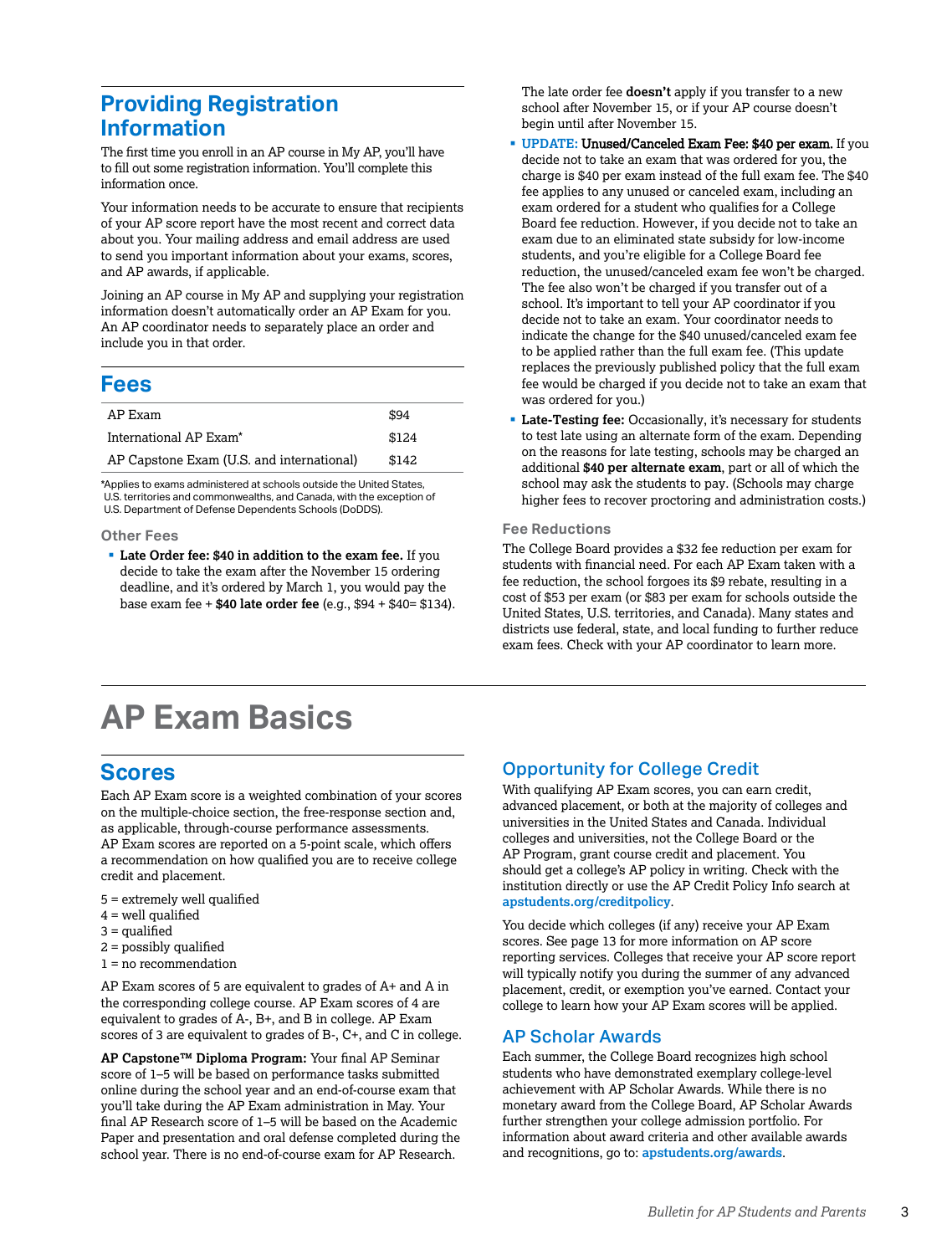# **Test Security and Administration Policies and Procedures**

All AP students deserve a fair and uniform testing experience. The following policies and procedures are designed to:

- § protect the integrity of AP Exams and AP Exam scores;
- § give all students equivalent opportunities to demonstrate their knowledge on exam day; and
- prevent any students from gaining an unfair advantage.

If we determine that your testing experience didn't meet our standards for administering exams—even if this wasn't your fault—we reserve the right to cancel your AP Exam score. This is to protect the integrity of the AP Exam for all AP students, and to ensure that we can stand behind all scores submitted to colleges and universities for credit or advanced placement. When the College Board considers it appropriate, in its sole discretion, but not under all circumstances, you'll be given the opportunity to retest.

We reserve the right to decline to score an AP Exam or cancel an AP Exam score when, in our judgment, any of the following occurs:

#### 1. Violation of test security policies and procedures

On exam day, you are required to sign your answer sheet, indicating that you're aware of, and agree to, all of the policies and procedures listed in this bulletin. You also must sign the covers of the multiple-choice and free-response booklets, affirming statements related to the security of the exam. You must follow all policies and procedures related to maintaining the security of AP Exams, including:

- Exams must be administered on the established schedule. The exam administration may never begin before the official starting time and may begin only up to one hour after the official starting time on the specified day. If an exam is offered to you at an incorrect date or time, you should refuse to take it; contact Educational Testing Service's (ETS) Office of Testing Integrity to arrange to take an alternate exam. See back cover for contact information.
- § You must not remove the shrinkwrap and open exam materials until instructed to do so by the proctor, so that no one sees the exam content before the administration begins.
- § You may not, under any circumstances, remove exam materials from the testing room.
- Because multiple-choice content is sometimes reused, no one other than you may access your multiple-choice content at any time.
- Multiple-choice section: You may never remove the exam content from the testing room, or give it to anyone else; discuss it with anyone (including your AP teacher); or share it through any means, including, but not limited to, email, text messages, photographs, and social media/ the internet.
- § Free-response section: You may only discuss free-response content that is released on the College Board website two days after the regularly scheduled exam administration. If the content in the exam is not released, you may not discuss it with anyone.
- Exam materials are secured before, during, and after the exam. You are prohibited from accessing secured exam materials at any time before or after the exam.
- § **Prohibited in the exam room and break area:** Electronic equipment (phones, smartwatches, or wearable technology of any kind, laptops, tablet computers, Bluetooth devices, portable listening or recording devices—MP3 player, iPod®, etc.—cameras or other photographic equipment, devices that can access the internet, separate timers of any type, and any other electronic or communication devices) are prohibited in the exam room and break areas. A student observed with any of these devices during testing or breaks may be dismissed from the exam, the device may be confiscated, the student's score may be canceled, and no retest may be permitted. Calculators are also prohibited, unless they're allowed or required for the specific exam. School-owned and -controlled recording devices are allowed **only** for the AP French, German, Italian, and Spanish Language and Culture Exams and the AP Music Theory Exam. See page 7.
- § You may not consult textbooks, notes, teachers, other students, or any other resource during the exam or during the break between Sections I and II of the exam, or during any unscheduled breaks.
- § You may not leave the building at any time during the exam administration, including during breaks, without permission.
- § You may not leave the designated break area without permission.
- § Teachers, college faculty or instructors, department chairs, tutors, individuals involved in test-preparation services, and educators of any kind (including, but not limited to, curriculum specialists, school counselors, and administrators) are prohibited from taking or reviewing the content of an AP Exam.
- § No one, except the students as they take the exam, should see the exam content or student responses.
- Violation of test security policies may result in score cancellation, and under some circumstances individuals may be banned from future testing. The College Board will prohibit individuals from taking the SAT®, SAT Subject Tests™, or AP Exams when we conclude they have deliberately gained or attempted to gain or share an unfair advantage on any College Board test, or otherwise threatened the integrity of the test. See **[apstudents.org/](http://apstudents.org/examsecurity) [examsecurity](http://apstudents.org/examsecurity)** for details.

#### 2. Disclosure of secure test items

The College Board will automatically cancel your exam score and may ban you from testing if you are discovered disclosing through any means the following:

- multiple-choice content;
- free-response content from an alternate exam;
- § free-response content from a regularly scheduled exam within two days of its administration; or
- § free-response content that is not released on the College Board website two days after the regularly scheduled exam administration.

**Important:** If you post to any form of social media during the exam or refer to unreleased exam content at any time after the exam, your score will be canceled, no retest will be permitted, and you may be banned from future testing.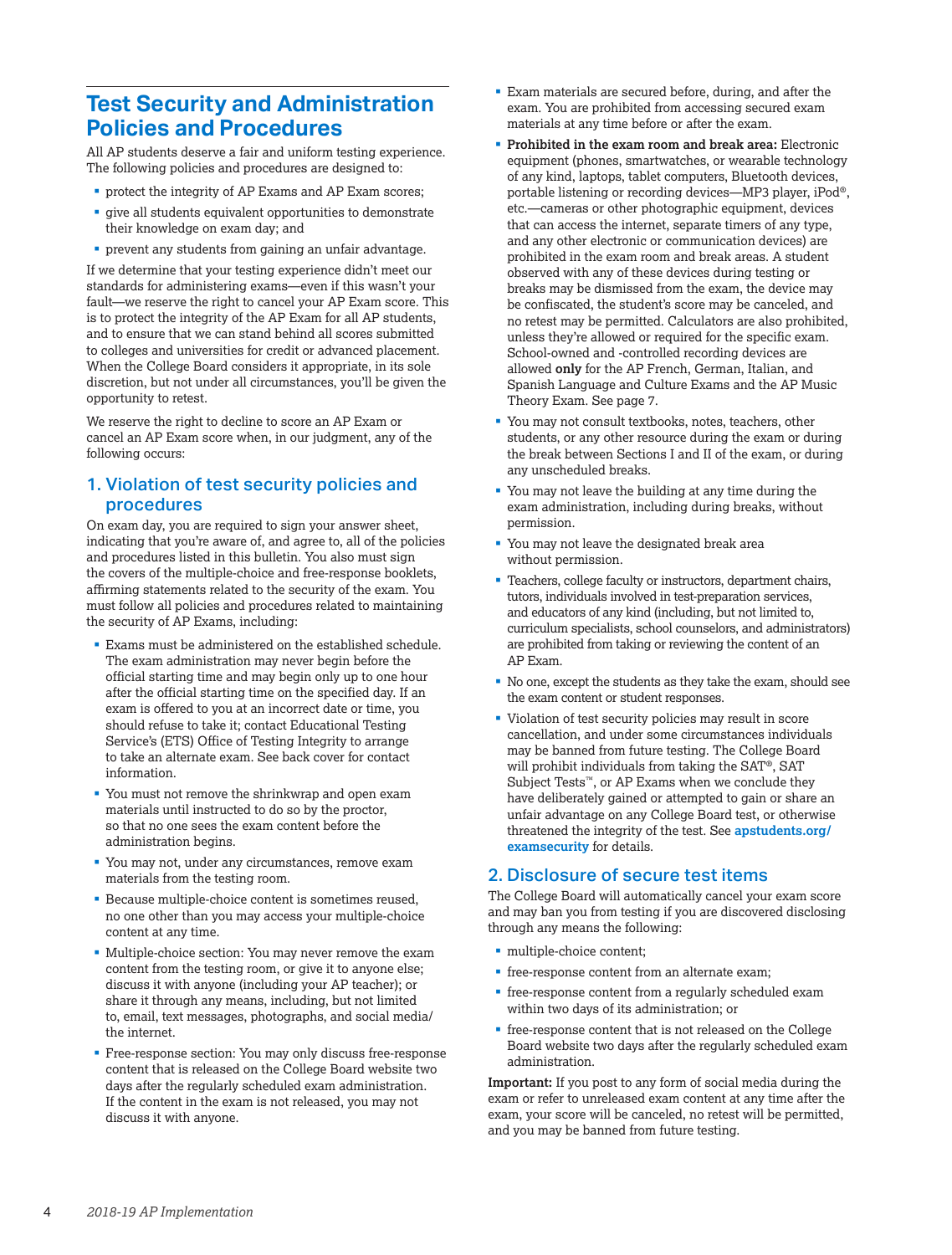#### 3. Misconduct

If you engage in misconduct in connection with an AP Exam, you may be asked to turn in your exam materials and leave the testing room. You may not return to the testing room, your AP Exam score will not be reported, and you may be banned from future testing.

Misconduct includes:

- § Obtaining or attempting to obtain improper access to the exam, or a part of the exam, or information about the exam.
- Removing or attempting to remove a page or portions of a page from the exam book.
- § Attempting to remove from the testing room any part of the exam or any notes related to the exam.
- Referring to, looking through, or working on any exam, or exam section, other than during the timed testing period for that exam or exam section.
- Accessing or attempting to access any prohibited aids.
- § Accessing or attempting to access a phone of any kind or electronic device during testing or during breaks.
- Having subject-related information on your clothing, shoes, or body.
- Using testing accommodations that have not been preapproved by the College Board.
- Bringing food or drink into the testing room (unless it's approved as an accommodation by the College Board).
- § Leaving the testing room, building, or designated break area without permission and/or taking an extended break.
- § Copying the work of another student or of published or unpublished sources.
- Attempting to give or get assistance, or otherwise communicate, through any means, with another person about the exam during the exam administration, including breaks.
- Attempting to take the exam for someone else.
- Reproducing or attempting to reproduce any portion of any exam in any form (e.g., by taking photos or making photocopies).
- Creating a disturbance.

#### **Policy on Plagiarism and Falsification or Fabrication of Information for the AP Capstone Diploma Program**

A student who fails to acknowledge the source or author of any and all information or evidence taken from the work of someone else through citation, attribution, or reference in the body of the work, or through a bibliographic entry, will receive a score of 0 on that particular component of the AP Seminar and/or AP Research performance task. In AP Seminar, a team of students that fails to properly acknowledge sources or authors on the Team Multimedia Presentation will receive a group score of 0 for that component of the Team Project and Presentation. A student who incorporates falsified or fabricated information (e.g., evidence, data, sources, and/or authors) will receive a score of 0 on that particular component of the AP Seminar and/or AP Research performance task. In AP Seminar, a team of students that incorporates falsified or fabricated information in the Team Multimedia Presentation will receive a group score of 0 for that component of the Team Project and Presentation.

#### **AP Computer Science Principles Policy on Plagiarism**

A student who fails to acknowledge (i.e., through citation, through attribution, by reference, and/or through acknowledgment in a bibliographic entry) the source or author of any and all information or evidence taken from the work of someone else will receive a score of 0 on that performance task. A computational artifact without acknowledgment of the media used in the creation of the computational artifact, and program code segment(s) written by someone else used in a program without appropriate acknowledgment, are all considered plagiarized work. To the best of their ability, teachers will ensure that students understand ethical use and acknowledgment of the ideas and work of others as well as the consequences of plagiarism. The student's individual voice should be clearly evident, and the ideas of others must be acknowledged, attributed, and/or cited. When two students' responses are nearly identical, both responses are considered plagiarized until further investigation upon appeal.

#### 4. Testing irregularities

The term "testing irregularities" refers to problems with the administration of an exam affecting an individual or a group of test takers. These problems include, but are not limited to, administrative errors (e.g., improper timing, improper seating, improper proctoring, defective materials, defective equipment, or the failure of test administration personnel or the school to comply with test administration policies or procedures) and disruptions of exam administrations. If students would like to review the exam administration instructions that schools are required to follow, they may ask their AP coordinator for a PDF version of the *AP Coordinator's Manual: 2018-19 AP Implementation* (Parts 1 and 2).

The College Board is solely responsible for determining whether testing irregularities have occurred. Its decisions are final. When testing irregularities occur, we may decline to score the exams of one or more students, and we may cancel the scores of one or more students when we determine that such actions are required to protect the integrity of the exam. We may do so whether or not the affected students caused the testing irregularities, benefited from them, or engaged in misconduct. When it's appropriate in our judgment, we may give the student(s) the opportunity to take a retest without charge.

#### 5. Identification discrepancies

When, in the College Board's judgment or the judgment of exam administration personnel, there is a discrepancy in your identification, you may be dismissed from the testing room. We may also decline to score your exam or may cancel your score. Law enforcement authorities may be notified when fraud is suspected.

#### 6. Invalid scores

The College Board may cancel AP Exam scores when, in our judgment, there is substantial evidence that they are invalid for any reason. Evidence of invalidity may include, but is not limited to, plagiarism, discrepant handwriting, unusual answer patterns, or inconsistent performance on different parts of the exam or text that is similar to that in other free responses. Before canceling AP Exam scores based on substantial evidence of invalidity, we notify the affected student in writing about our concerns, give the student an opportunity to submit information that addresses our concerns, and consider any such information that is submitted. The College Board offers various options, which typically include voluntary score cancellation, a free retest, and arbitration in accordance with the ETS Standard Arbitration Agreement.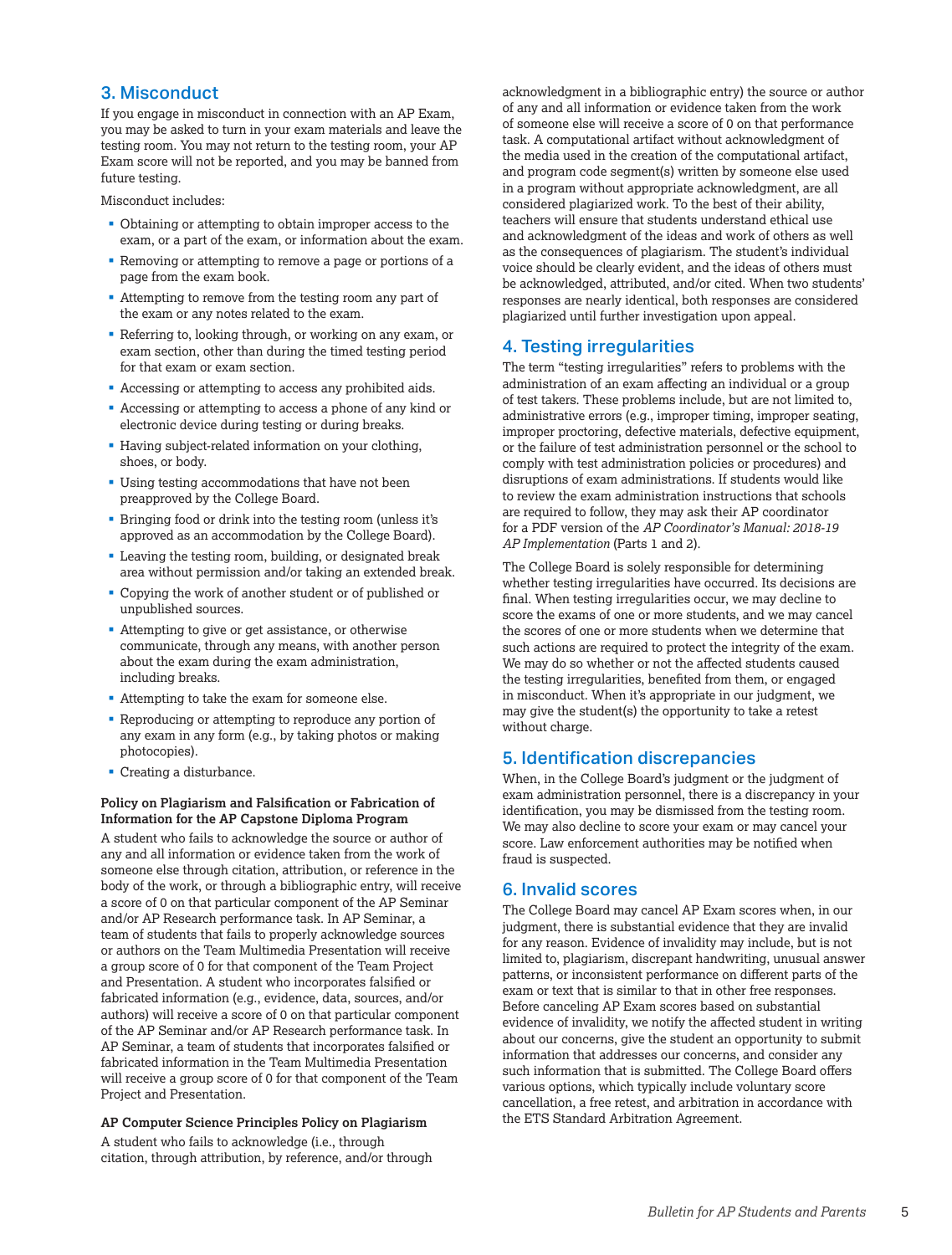**NOTE:** *The retest option is not available outside the United States, U.S. territories, and Canada. The arbitration option is available only for tests administered in the United States and U.S. territories. If before, during, or after a review of questionable scores, ETS finds that misconduct has occurred in connection with a test, ETS may treat the matter under its misconduct procedures; in that event, the options available in connection with score invalidity reviews will not be available even if those options were previously offered.* 

### **Disputes**

EXCEPT AS OTHERWISE INDICATED IN THIS *BULLETIN*, THE COLLEGE BOARD AND ITS AGENTS AND CONTRACTORS, SHALL NOT BE LIABLE FOR ANY DAMAGES, INCLUDING CONSEQUENTIAL, DIRECT, INDIRECT, OR PUNITIVE, ARISING FROM OR OTHERWISE RELATED TO, AP COURSES, TEST DEVELOPMENT AND ADMINISTRATION, SCORE REPORTING, TEST SECURITY, OR THE FAILURE OF AP PROGRAM STAFF, STUDENTS, OR SCHOOLS TO COMPLY WITH THE COLLEGE BOARD'S POLICIES AND PROCEDURES, WHETHER OR NOT (i) THE CLAIM IS CONTRACT-BASED OR (ii) THE COLLEGE BOARD HAS BEEN ADVISED OF THE POSSIBILITY OF SUCH DAMAGES.

Other than score validity investigations where certain students can request arbitration in accordance with ETS's Standard Arbitration Agreement or infringement of the College Board's

intellectual property rights, all student disputes against the College Board and/or any or all of its contractors, that relate in any way to registering for or taking part in a College Board program such as AP or Pre-AP, including but not limited to requesting or receiving test accommodations, score reporting, and the use of test taker data, shall exclusively be resolved by a single arbitrator through binding, individual arbitration administered by the American Arbitration Association ("AAA"), under the AAA Consumer Arbitration Rules in effect at the time a request for arbitration is filed with the AAA. Copies of the AAA Rules can be located at **[www.adr.org](https://www.adr.org)**. Unless the parties mutually agree otherwise, the seat and the place of the arbitration shall be New York, New York. The parties agree that the Federal Arbitration Act ("FAA"), 9 U.S.C. § 1 et seq. governs this provision, and it is the intent of the parties that the FAA shall pre-empt all State laws to the fullest extent permitted by law. No arbitration may be maintained as a class action, and the arbitrator shall not have the authority to combine or aggregate the disputes of more than one individual, conduct any class proceeding, make any class award, or make an award to any person or entity not a party to the arbitration, without the express written consent of the College Board. By agreeing to arbitration in accordance with this section, you are waiving your right to have your dispute heard by a judge or jury. Each party will be responsible for its own fees and expenses incurred in connection with the arbitration, regardless of its outcome. For purposes of this provision, each College Board contractor is a third party beneficiary of this section, is entitled to the rights and benefits hereunder, and may enforce the provisions hereof as if it were a party hereto.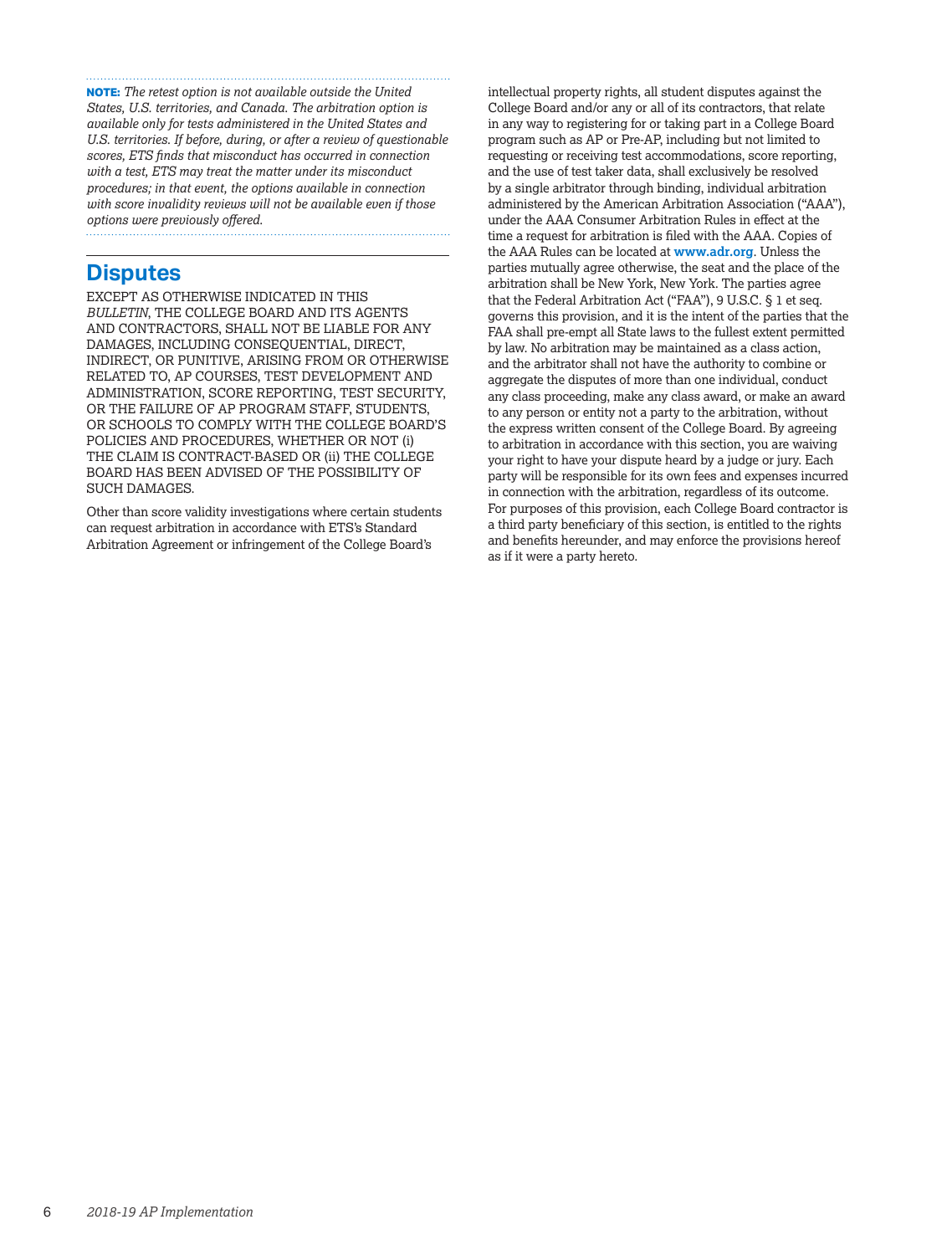# <span id="page-8-0"></span>**Getting Ready for Exam Day**

Knowing what to expect will help you be more confident and comfortable on exam day. Carefully review the test security and administration policies and procedures before exam day. To make sure you're prepared, encourage your AP teachers to offer a timed practice exam that's as similar to the actual AP Exam as possible. If you have any questions about how exam day will work, talk to your AP coordinator.

This year your AP teacher has access to new resources through the AP Classroom system. Your teacher may create assignments using these new resources. You'll be able to access these assignments through My AP by clicking the **AP Classroom** button. As you complete these assignments, you'll be able to view performance results. These results will help you track your progress and make sure you're understanding course content and building the skills that will be assessed on the AP Exam. Use your results to focus your practice plan. Talk to your AP teacher if you have any question about these assignments.

# **Special Exam Preparation**

#### **AP Studio Art**

Students completing AP Studio Art portfolio exams (2-D, 3-D, or Drawing), must submit materials to their teachers digitally. To learn more, talk to your teacher or visit **[apstudents.org/studioartdigital](http://apstudents.org/studioartdigital)**.

**NOTE:** Even though you're providing registration information in My AP, you'll still have to provide registration information in the Studio Art digital submission web application, too. To complete your registration information in the digital submission web application, you'll use your AP ID and provide the same information you entered when completing your registration in My AP. It's important to provide consistent information.

#### **What to Bring to the Exam Room**

- § Two sharpened No. 2 pencils with erasers, for all responses on your multiple-choice answer sheet. (Students outside the U.S.: bring HB or No. 2 pencils.)
- § Two pens with black or dark blue ink for completing areas on the exam booklet covers and for free-response questions in most exams.
- A watch that does not have internet access, does not beep, and does not have an alarm.
- § Up to two approved calculators with the necessary capabilities if you're taking the AP Biology, Calculus, Chemistry, Physics, or Statistics Exams. Visit **[apstudents.org/courses](http://apstudents.org/courses)** to find the calculator policy for your subject. For a list of approved graphing calculators, visit **[apstudents.org/calculators](http://apstudents.org/calculators)**.
- A ruler or straightedge only if you're taking an AP Physics Exam. Protractors are not allowed.
- § Your AP ID label sheet: Your proctor will give this to you at each exam you take.
- § If you don't attend the school where you're taking the exam, you must bring a current government-issued or school-issued photo ID.\*
- If you've been approved for testing accommodations, bring your SSD Student Accommodation letter to verify your approval.

**AP Computer Science Principles | AP Research | AP Seminar** These courses require students to submit performance tasks during the year using the AP Digital Portfolio, a web-based application. For more information, visit: **[apstudents.org/](http://apstudents.org/digitalportfolio) [digitalportfolio](http://apstudents.org/digitalportfolio)**.

**NOTE:** Digital Portfolio access and enrollment are streamlined due to your school's participation in the 2018-19 AP Implementation. This year:

- After you enroll in your AP Computer Science Principles or AP Capstone course in My AP, your information including your AP ID—will be applied in the AP Digital Portfolio. You won't need to re-enter your AP ID in the digital portfolio.
- § You also won't need to enroll in a class in the digital portfolio. You'll only need to enroll in your class section in My AP, using the unique join code provided by your AP coordinator or teacher. Once you enroll in My AP, your information will be applied in the digital portfolio.

Talk to your AP coordinator or teacher if you have questions about the enrollment process.

#### **AP Chinese Language and Culture | AP Japanese Language and Culture**

These AP Exams are taken on a computer. For more information, see **[apstudents.org/courses](http://apstudents.org/courses)**.

#### **AP Music Theory | AP French, German, Italian, and Spanish Language and Culture**

All sight-singing responses for the AP Music Theory Exam and all speaking responses for the AP French, German, Italian, and Spanish Language and Culture Exams must be digitally recorded. For more information, talk to your AP coordinator.

### **What NOT to Bring to the Exam Room\*\***

- Electronic equipment (phones, smartwatches, or wearable technology of any kind, laptops, tablet computers, Bluetooth devices, portable listening or recording devices—MP3 player, iPod®, etc.—cameras or other photographic equipment, devices that can access the internet, separate timers of any type, and any other electronic or communication devices) are prohibited in the exam room and break areas. Schoolowned recording devices and equipment are allowed **only** for the AP French, German, Italian, and Spanish Language and Culture Exams and the AP Music Theory Exam.
- § Books, compasses, protractors, mechanical pencils, pencils that aren't No. 2, correction fluid, dictionaries, highlighters, notes, or colored pencils.
- Scratch paper; notes can be made on portions of the exam booklets or, for Chinese Language and Culture and Japanese Language and Culture **only**, on scratch paper provided by the proctor.
- § Watches that beep or have an alarm.
- Computers or calculators as previously noted.
- § Reference guides, keyboard maps, or other typing instructions.
- § Ear plugs.
- § Clothing or shoes with subject-related information.
- Food or drink.
- § Clipboards.

<sup>\*</sup>Additional ID may be requested by authorized test centers outside the U.S.

Unless this has been preapproved as an accommodation by the College Board Services for Students with Disabilities office before the exam date.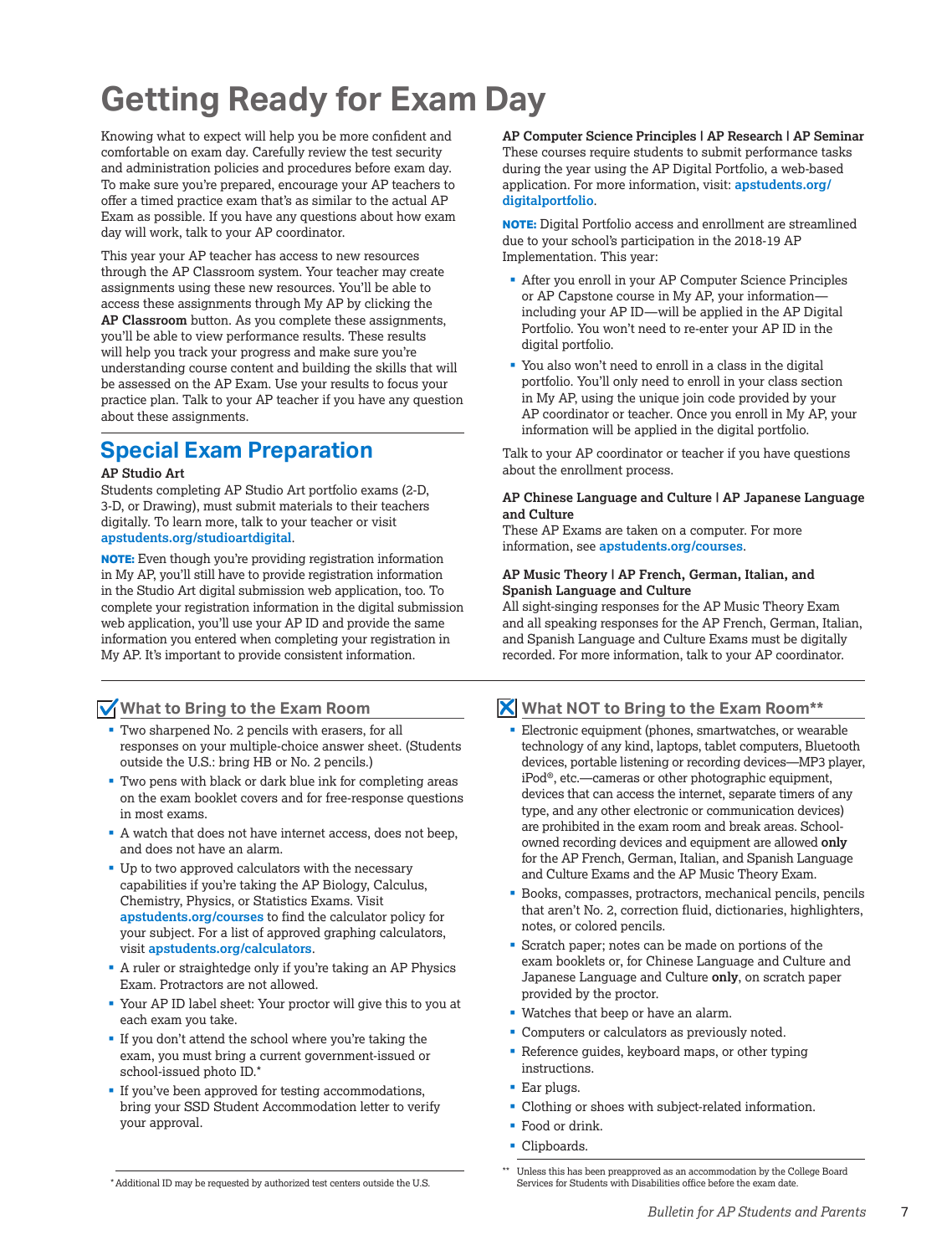# <span id="page-9-0"></span>**Exam Day**

# **Labeling Your AP Exam**

The registration information you provide in My AP will be used to make a personalized AP ID label sheet. You'll be given your AP ID label sheet at each AP Exam you take. The AP ID is a unique number that you'll use for every AP Exam you take every year. (Your AP ID remains the same every year you take AP Exams, but you'll receive a new AP ID label sheet each year. You don't need to keep your AP ID label sheet from year to year.)

**You must place an AP ID label from your personalized AP ID label sheet on each of the exam materials where it's indicated to do so.** If you don't, it may be impossible to match your answer sheet with your exam materials, which could delay or jeopardize your AP score.

- § You'll receive your AP ID label sheet from your AP coordinator or proctor at your first exam.
- § Never use anyone else's AP ID labels or AP ID number.
- § You can access your AP ID by going to the "Registration" tab in the **My AP Profile** section of My AP.

**NOTE:** *For the AP Chinese Language and Culture, Japanese Language and Culture, and Studio Art Exams, you'll still need to provide registration information, including your AP ID. Your AP ID must be keyed accurately into the testing computer or computer you're using to upload digital images.* 

# **Completing Exam Responses**

You must follow the instructions below for completing exam responses; if you don't, your score could be negatively affected.

- Indicate all your answers for the multiple-choice section by filling in the appropriate circles on your answer sheet. **Answers for the multiple-choice section marked in the exam booklets won't be scored.** Your total exam score on the multiple-choice section is based only on the number of questions answered correctly. You won't lose points for incorrect answers or unanswered questions.
- For AP European History, U.S. History, and World History, answers for the Section I short-answer questions must be written on the correct pages in the included short-answer response booklets.
- § Answers for the free-response section must be written in the Section II exam booklet.
	- Some exams have additional orange Section II booklets containing exam questions—do not write answers in these booklets.
- § All answers for the free-response section must be in English, with the exception of exams in Chinese, French, German, Italian, Japanese, and Spanish Language and Culture and Spanish Literature and Culture. Any responses not adhering to this policy will not be scored.
- § Spoken responses for the French, German, Italian, or Spanish Language and Culture Exams or sight-singing responses for the Music Theory Exam must be saved as a **single** digital file using approved recording devices.

### **Reporting Problems**

If there's a problem while you're taking the exam (e.g., you aren't given enough time for a section of the exam, or the directions you receive are incorrect), notify your AP coordinator immediately. If problems persist, speak to your principal. If you're homeschooled or don't have an AP coordinator at your school, contact AP Services for Students.

Contact the Office of Testing Integrity as soon as possible if you observe misconduct or cheating (the phone number is on the back cover).

# **Reporting Ambiguous or Incorrect AP Exam Questions**

AP Exam questions are developed by qualified education professionals. However, if you believe there's a problem with a question, complete the 2019 AP Exam Question Ambiguity and Error Form available on the AP Students website at **[apstudents.org/examday](http://apstudents.org/examday)** and mail or fax it to AP Assessment Development. See the back cover of this bulletin for contact information. Your form must be received no later than **June 15**. All communications will be answered by regular mail.

Do not discuss the exam content with anyone, including your exam proctor or your teacher. Discussing exam content may lead to a cancellation of your scores, and you could also be banned from taking future AP Exams (see page 4).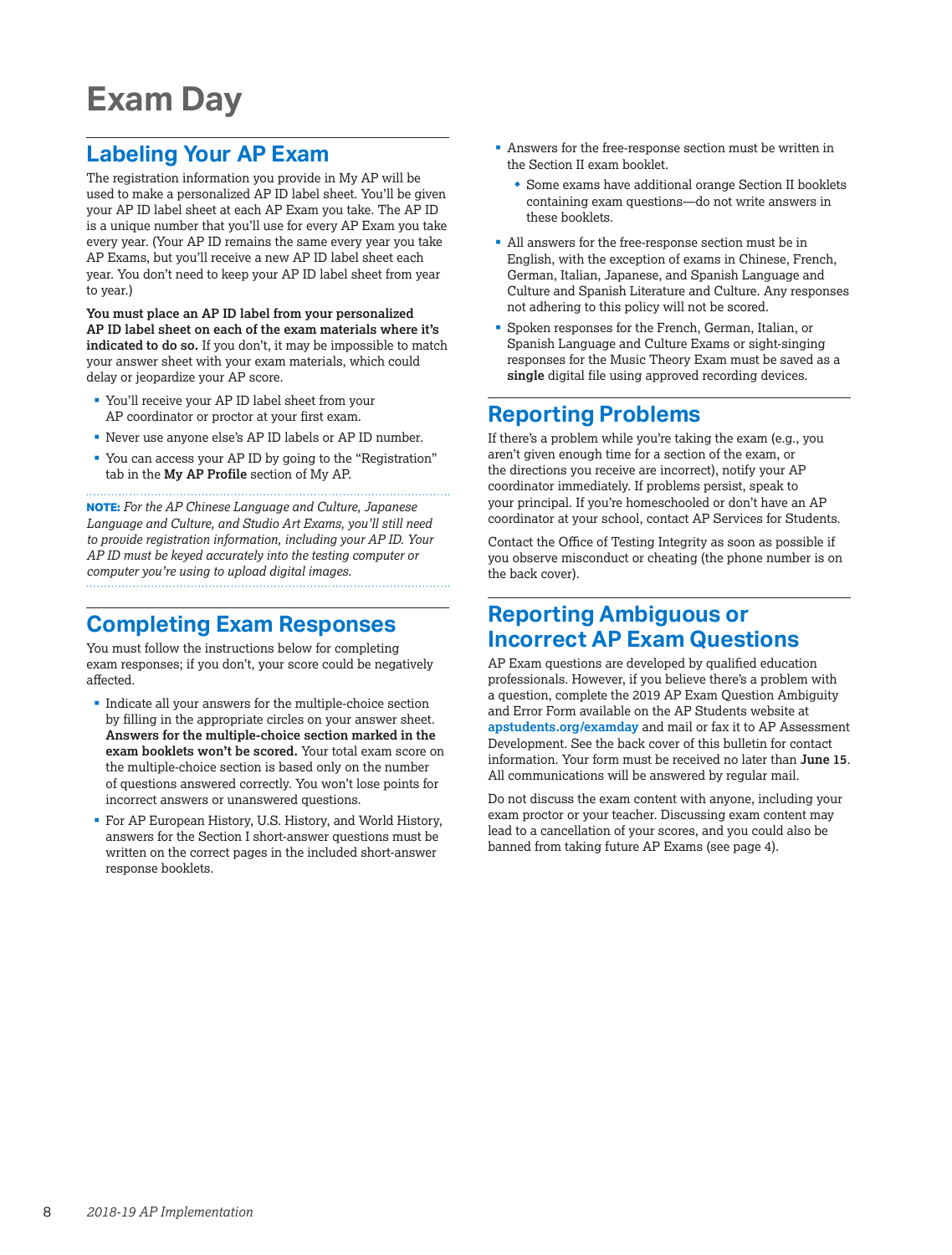# <span id="page-10-0"></span>**Additional Information**

# **Students with Disabilities**

If you have a documented disability, you may be eligible for accommodations on the AP Exams. Some types of accommodations are:

- Extended time
- § Large-type exams
- § Enlarged (large-block) answer sheets
- § Braille exams
- § ATC-format exams
- § Permission to use a braille device, computer, or magnifying device
- A reader to dictate questions
- § A writer/scribe to record responses
- A written copy of oral instructions

Other accommodations are also available.

Your AP coordinator will order any special exam formats you may need based on your accommodations. **All accommodations must be approved by the College Board's Services for Students with Disabilities (SSD). If you test with accommodations that have not been approved by the College Board, your scores won't be reported.**

#### Requesting Accommodations

Most students work with the school's SSD coordinator to apply for accommodations before the AP Exam administration. The SSD coordinator requests and manages the accommodations online.

- Information about requesting accommodations is available at **[collegeboard.org/ssd](http://www.collegeboard.org/ssd)**.
- § In some cases, documentation of the disability and need for accommodations is requested for the College Board's review.

Requests for accommodations, and, when required, complete documentation, should be submitted by **February 22.** Requests should be submitted as early as possible. If requests are submitted after this date, there's no guarantee accommodations will be approved or appropriate exam materials will be shipped in time for the exam.

#### Existing Approvals

If you've already received College Board–approved accommodations for AP Exams, the PSAT/NMSQT® ,  $PSAT^{\mathfrak{m}}$  10, or the  $SAT^{\mathfrak{g}}$ , you don't need to submit a new form unless:

- § You change schools, in which case your new school's SSD coordinator should be asked to verify your accommodations through the online system.
- You need different accommodations. In this case, your school's SSD coordinator **must** submit an Accommodations Change Request Form, which can be downloaded from SSD Online.

**NOTE:** *Some accommodations are administered differently across College Board programs. For example, for AP, a student approved for extended time will not automatically be provided extra breaks. A student requiring extra breaks must apply for that specific accommodation for AP Exams. Keep in mind that AP Exams in most world languages and cultures and Music Theory include listening and speaking components.*

You are your own best advocate to ensure you receive the testing accommodations you need; this means that you are also responsible for following through on the required procedures. Check with your school's SSD coordinator to confirm the specific accommodations that have been requested. The specific accommodations that have been requested may appropriately differ from what is being used in school.

# **Assistance for Temporary Physical or Medical Conditions**

A student who has a temporary medical or physical condition (e.g., a broken hand) may request temporary assistance if it's needed to complete the exam. This process should be used only for students who don't have a disability but who need temporary support to test. To request temporary support, talk to your AP coordinator.

# **Homeschoolers and Students Whose Schools Do Not Offer AP**

If you're a homeschooled student, you're preparing on your own, or you attend a school that doesn't offer AP, you can arrange to test at a participating school (or authorized test center for students outside the U.S.).

If you're taking an exam at a school that's participating in the 2018-19 AP Implementation, you'll need to be included in that school's exam order by the November 15 regular ordering deadline. You may still be able to arrange to test at a school after November 15, but if that school is part of the 2018-19 AP Implementation, a \$40 late order fee will apply if your exam order is placed after November 15.

#### Student Responsibilities

- If you're taking any AP Exams at a school that's part of the 2018-19 AP Implementation, the AP coordinator will provide you with a join code for **each** exam you plan to take. Follow the instructions provided by the AP coordinator to log in to **[myap.collegeboard.org](https://myap.collegeboard.org/login)** to enroll in the class section for each AP Exam you plan to take using the appropriate join code. This is so you can be included in the AP coordinator's exam roster.
- § Notify the AP coordinator of any accommodations you may need.
- § The first time you enroll in a class section in My AP, you'll be able to search for your state or country and select the appropriate homeschool code when you provide registration information.
- § Bring a current government- or school-issued photo ID with you to the exam. If you have approval from the College Board to test with accommodations, you must also bring your Student Accommodation Letter.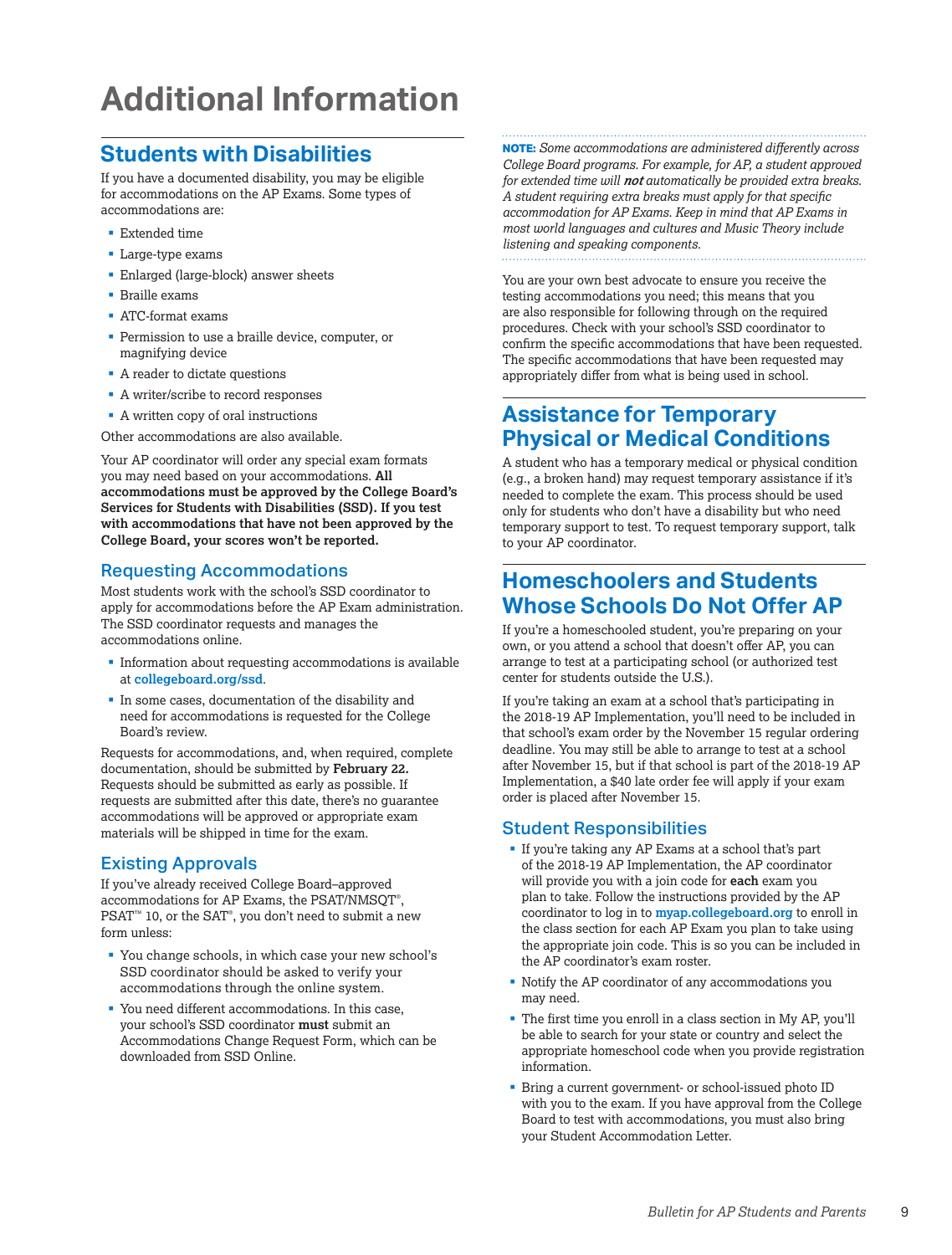Once you find a school willing to administer your exams, that school's AP coordinator is responsible for ordering your exam materials, telling you when and where to report for the exams, and collecting the exam fees. Schools may charge a higher fee to recover additional proctoring or administration costs. That school must administer the exams for you; the school cannot forward exam materials to you or your school for handling.

**Important:** Beginning in the 2019-20 school year, **all** schools offering AP will need to include homeschooled students or students from other schools in their exam order by the November ordering deadline. If you plan to take any AP Exams next year, contact AP Services for Students as soon as possible at the start of the 2019-20 school year to locate a school where you might be able to test, and get in touch with AP coordinators at available schools promptly. A \$40 late order fee will apply for exams ordered after the November ordering deadline, so you'll want to make testing arrangements with an AP coordinator well before that date.

**NOTE:** *Only students who attend a school that has been accepted into the AP Capstone Diploma program can enroll in AP Seminar or AP Research and submit performance tasks and/or take the AP Seminar end-of-course exam. Homeschool organizations and online providers are currently not eligible to participate in the AP Capstone Diploma program.*

# **Students Testing in California**

Amendments to the California Education Code require the College Board to adopt certain procedures for students who take AP Exams in California. A provision of this law mandates that students be able to obtain certain information concerning the purpose of the exams, procedures for releasing score reports, score interpretations, and the use of exam scores. For more detailed information, students in California can download the *2018-19 Bulletin for AP Students and Parents— California Supplement* at **[apstudents.org/prepare](http://apstudents.org/prepare)**.

### **Lost or Damaged Exams**

In rare instances, exams or portions of exams are lost or damaged in the shipping and handling process, making it impossible to score a student's work. After exhausting every effort to locate the missing materials, the AP Program will typically offer the student two options: to retake the affected exam, which is then scored, or to cancel the exam and receive a refund based on the fee you paid for your exam.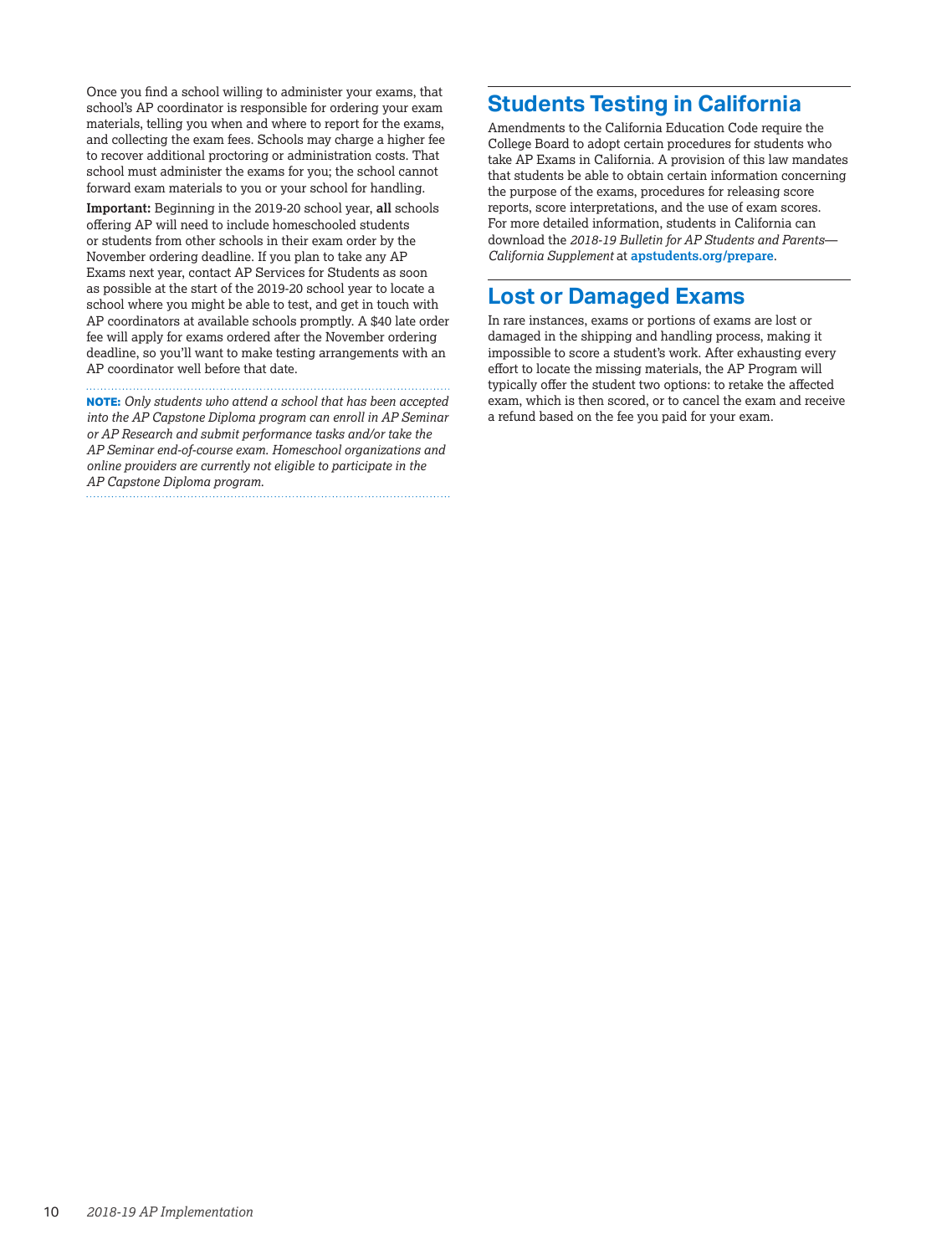# <span id="page-12-0"></span>**AP Student Checklist 2019**

#### Before Exam Day

- $\Box$  Complete AP Classroom assignments from your teacher. You'll be able to view your performance results and track your progress. See page 7 for more information.
- $\square$  Review released free-response questions at **[apstudents.org/courses](http://apstudents.org/courses)** to get to know the exam. Complete released exams are available for sale at **[collegeboard.org/store](http://collegeboard.org/store)**.
- □ **February 22:** Deadline to submit requests for accommodations for the May exams. Talk to your SSD coordinator to arrange your paperwork.
- □ Are you homeschooled or do you attend a school that **doesn't offer AP Exams?** Review the instructions on pages 9–10.
- $\Box$  If you're planning to take AP Exams that are scheduled for the same date and time, your AP coordinator will work with you before they submit your school's exam order, so that you can arrange to take one of the exams during the late-testing period.
- $\Box$  For AP Studio Art: The AP Studio Art Digital Submission Web application (**[apstudio.ets.org](http://apstudio.ets.org)**) becomes available in November. After your AP coordinator has submitted your school's exam order, your teacher will give you information about accessing the application. Once you have this information and have established your access to the application, you'll be able to start uploading images. You'll need to complete registration information in the digital submission web application; you should provide the same information provided when you completed registration in My AP. You'll work with your teacher on your portfolio until the spring. You should forward your completed studio art portfolio digital sections to your teacher by late April. Talk to your teacher, and follow their specific deadline(s). For more information, visit **[apstudents.org/](http://apstudents.org/studioartdigital) [studioartdigital](http://apstudents.org/studioartdigital)**.
- □ By April 30, 11:59 p.m. ET for AP Capstone (AP Seminar and AP Research) and AP Computer Science Principles, submit your performance tasks as final to the College Board for scoring.
- $\Box$  Is your calculator appropriate for use on AP Exams in **Biology, Calculus, Chemistry, Physics, or Statistics?**  Visit **[apstudents.org/courses](http://apstudents.org/courses)**, and click on the link for your course for information about approved calculators.
- $\Box$  For reasons of exam security, phones and other electronic devices are not allowed in the testing room. Don't risk having them confiscated or your score canceled. (See page 4 for details.)
- $\square$  Review the test security and exam administration policies and procedures (pages 4–6) and what to bring and what not to bring to the exam (page 7).

#### Exam Day

- □ May 6-10, 13-17: 2019 AP Exams
- $\square$  Do you know your AP ID? Your AP ID is the number listed on your AP ID label sheet, which you'll receive from your AP coordinator or proctor. You can also access your AP ID by logging in to **[myap.collegeboard.org](https://myap.collegeboard.org/login)**, navigating to **My AP Profile**, and then going to the **Registration** tab. Your AP ID links all of your exam materials to you. You will be asked to label all your exam materials with your AP ID. For AP Studio Art, you'll need your AP ID to complete your portfolio sections in the digital submission web application and submit them to your teacher.

**TIP:** *Have your AP ID on hand to help with accessing your scores online once they become available in July. To access your scores, you'll use your same College Board account information that you used to access My AP.*

### After Exam Day

- **□ June 15:** Deadline to indicate in My AP the college or university that you'd like to receive your free score report. If you previously indicated a college or university in My AP and want to change or remove the school, you may do so by June 15 by changing the score report recipient listed in My AP. If you don't indicate a score report recipient in My AP by this date, you may request that a score report be sent at a later date for a fee (see page 13 for details).
- **□ June 15:** If you want to withhold or cancel one or more of your exam scores, AP Services must receive your request by this date. Scores may be canceled at any time using the score cancellation form (see page 13 for details).
- **July:** Score reports are available. For details, visit **[apscore.org](http://apscore.org)**.
- □ Sept. 15: Deadline for ordering your free-response booklets from the 2019 exam administration.
- □ Oct. 31: Deadline for requesting the Multiple-Choice Rescore Service.

#### **Planning for College? Check Out SAT Subject Tests™**

Many SAT Subject Tests cover content you learned in your AP classes. The SAT Subject Tests are one-hour exams that give you the opportunity to demonstrate knowledge in specific subject areas. Some colleges require or recommend SAT Subject Tests, especially if you're applying to take specific courses or programs.

Learn more, register, and get free practice tools at **[SATSubjectTests.org/AP](http://www.SATSubjectTests.org/AP)**.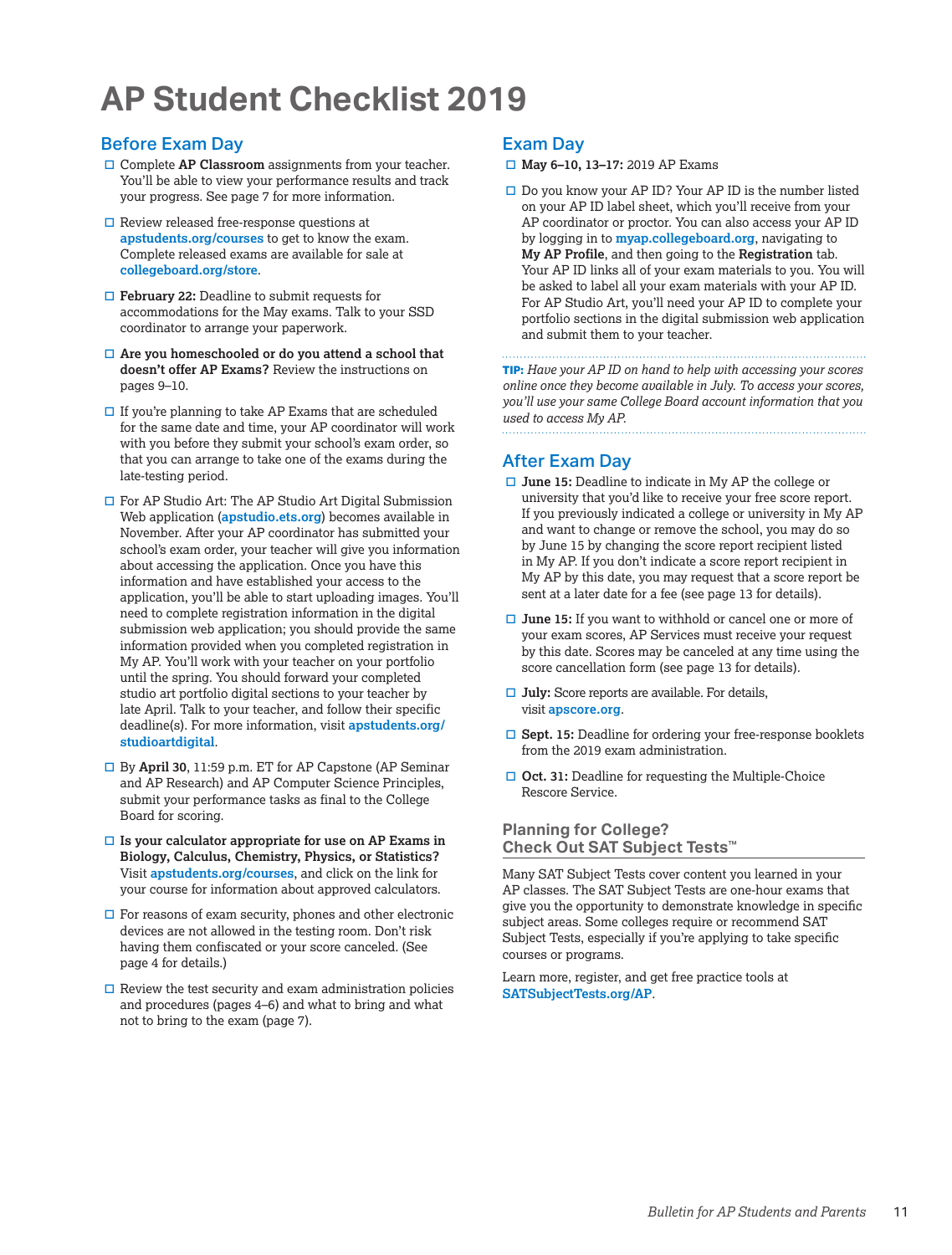# <span id="page-13-0"></span>**Getting and Sending Your Exam Scores**

In July of the year you take the exam, AP score reports are made available to you, the college you designate in My AP, and your high school or institution you received instruction from (if different than your high school). Each score report is cumulative—it includes scores from every AP Exam you have ever taken, unless you have requested that one or more scores be withheld or canceled. A cumulative score report is not available to schools that provide instruction only in a particular subject.

#### Getting Your Scores

- **1.** You'll need your College Board account username and password. This is the same information you used to log in to My AP, as well as the same information you've used if you've previously registered for the SAT or participated in other College Board programs. Scores are **only** available online, so make sure you're able to log in successfully using your College Board account.
- **2.** Check **[apscore.org](http://apscore.org)** after exams to find out when you can access your scores in July. You'll also receive an email reminding you how and when to access your scores.
- **3.** Sign in at **[apscore.org](http://apscore.org)** with your College Board account username and password. If this is your first time viewing AP scores, you may be asked to enter your AP ID or your student identifier (if you provided one when you entered your registration information in My AP).

**NOTE:** *Some scores take longer to process due to late testing or other special circumstances (e.g., late arrival of testing materials or extra time needed to match your records). If your score is delayed, this will be indicated on your online score report. Once your score has been processed, you'll receive an email letting you know your online score report has been updated. If your scores aren't available by September 1, contact AP Services for Students.*

### Sending Your Scores

As part of your registration information in My AP, you can indicate a college or university to receive your score report for free.

If you choose not to indicate a score report recipient in My AP or you would like to send a score report to additional institutions, you may send a score report to a college at a later time for a fee of \$15 per report for standard processing or \$25 per report for rush processing.

- **1.** After signing in to view your scores, select the "Send Scores to Colleges Now" button.
- **2.** Follow the prompts for sending your score reports to colleges.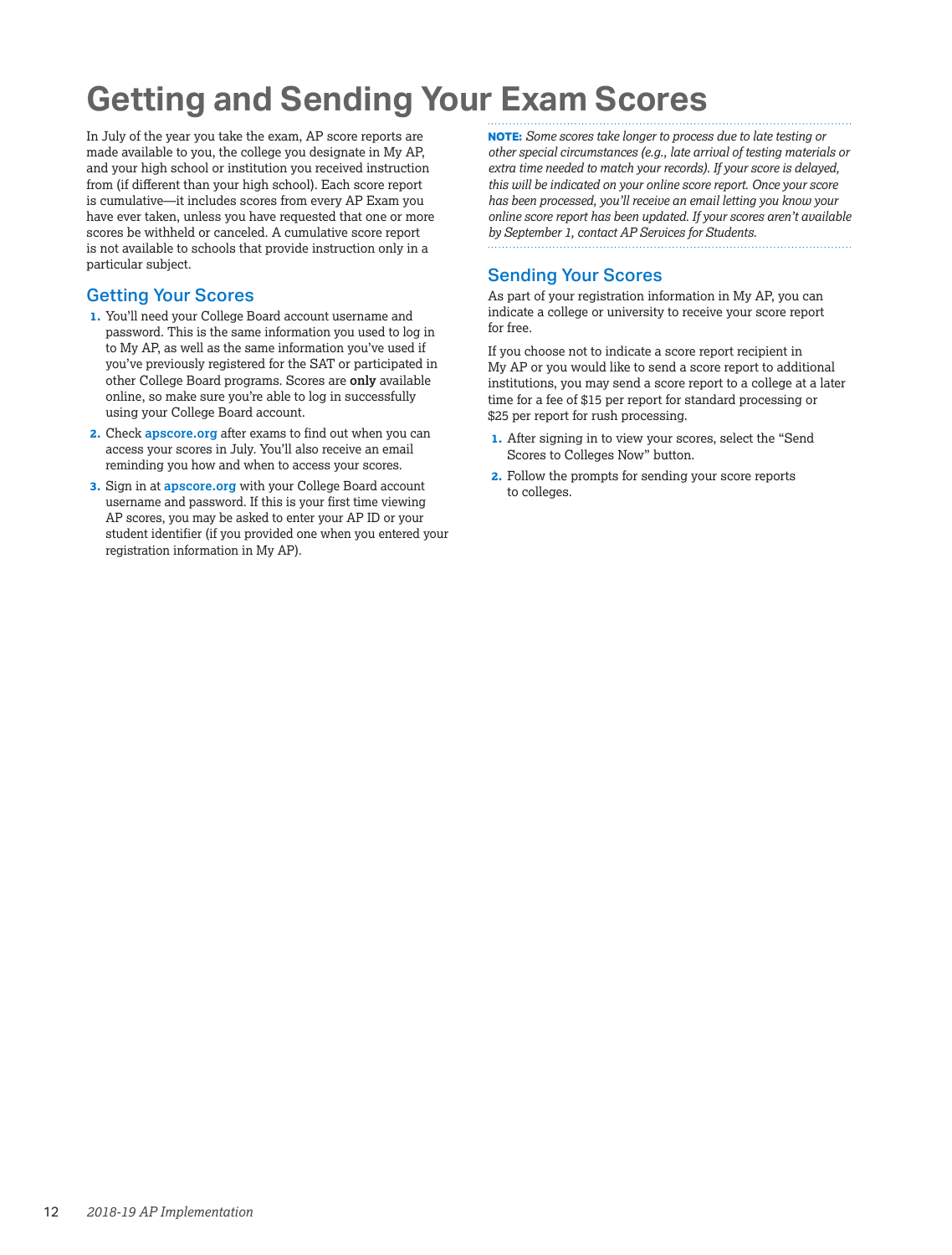# **Additional Score Reporting Services**

To request additional score reporting services, visit **[apstudents.org/ssr](http://apstudents.org/ssr)**. Print and complete the appropriate form, and mail or fax it to the address listed on the form. **A signature from you or your parent/guardian is required on every form.**

On the forms listed below, write your **AP ID** on the line for AP number.

 $\overline{a}$ 

website (e.g., late-testing exams) are not available.

| <b>Service</b>                                                                                                                                                                                                                                                                                                                                                                                                                                  | <b>Deadline</b>                                                                                                                                                                                                                                                                                                                                            | Fee                                                                                                                                                                                                                                                                                    |
|-------------------------------------------------------------------------------------------------------------------------------------------------------------------------------------------------------------------------------------------------------------------------------------------------------------------------------------------------------------------------------------------------------------------------------------------------|------------------------------------------------------------------------------------------------------------------------------------------------------------------------------------------------------------------------------------------------------------------------------------------------------------------------------------------------------------|----------------------------------------------------------------------------------------------------------------------------------------------------------------------------------------------------------------------------------------------------------------------------------------|
| <b>Score Withholding</b><br>You can withhold one or more scores from the<br>college specified in My AP or from any other college<br>to which you want to send a score report. The score<br>will be withheld from any future score reports sent<br>to that particular college. This does not permanently<br>delete your score. You may release a withheld score<br>by mailing or faxing a signed written request to AP<br>Services for Students. | June 15, 2019: Requests must be received, with<br>payment, to withhold particular scores from the<br>college indicated in My AP. To withhold a score from<br>a college other than the one indicated in My AP for<br>2019, you may mail or fax a score withholding form to<br>the address listed on the form at any time.                                   | \$10 per score per college to<br>withhold a score plus \$15 per<br>report for standard processing or<br>\$25 per report for rush processing<br>to send the score report to the<br>college. There's no charge to<br>release scores, but you must pay<br>the fee to have the score sent. |
| <b>Score Cancellation</b><br>Canceling your AP Exam score permanently deletes it;<br>it cannot be reinstated at a later time. Scores may be<br>canceled at any time. Once you request a cancellation,<br>the score will never be available to you, and it will never<br>be listed on any future score reports. Archived scores<br>cannot be canceled.                                                                                           | June 15, 2019: Requests must be received to cancel<br>particular scores being sent to the college indicated<br>in My AP. You can also give your form to your AP<br>coordinator after the exam. After June 15, scores will be<br>sent automatically to the college indicated in My AP.                                                                      | No fee: exam fees are not<br>refunded.                                                                                                                                                                                                                                                 |
| <b>Multiple-Choice Rescore Service</b><br>You may request to have your multiple-choice answer<br>sheet rescored by hand. That score and your free-<br>response score are weighted and combined, converted<br>into an AP score, and compared to the originally reported<br>score. If the scores are different, the rescored score will<br>prevail, and it will be sent to you and to any college to<br>which you previously sent your score.     | Oct. 31, 2019: Requests must be received by Oct. 31<br>of the year you take the exam. You'll receive a letter<br>confirming the results of the rescore six to eight weeks<br>after your request is received.                                                                                                                                               | \$30 per exam.                                                                                                                                                                                                                                                                         |
| <b>Free-Response Booklet</b><br>You may obtain your original free-response booklet(s)<br>from the most recent exam administration only if<br>the free-response questions are released on the<br>College Board website two days following the exam<br>administration. No comments, corrections, or scores<br>are included. Booklets for exams whose free-response<br>questions are not released on the College Board                             | Sept. 15, 2019: Requests must be received by<br>Sept. 15 of the year you take the exam. You won't<br>be able to obtain your booklet after this date. You'll<br>receive your booklet two to three weeks after your<br>order is received; however, no orders for free-response<br>booklets will be processed until all AP Exams have<br>been scored in July. | \$10 per booklet. Note: Short-<br>answer response booklets and<br>free-response booklets will be<br>sent for European History, U.S.<br>History, and World History.                                                                                                                     |